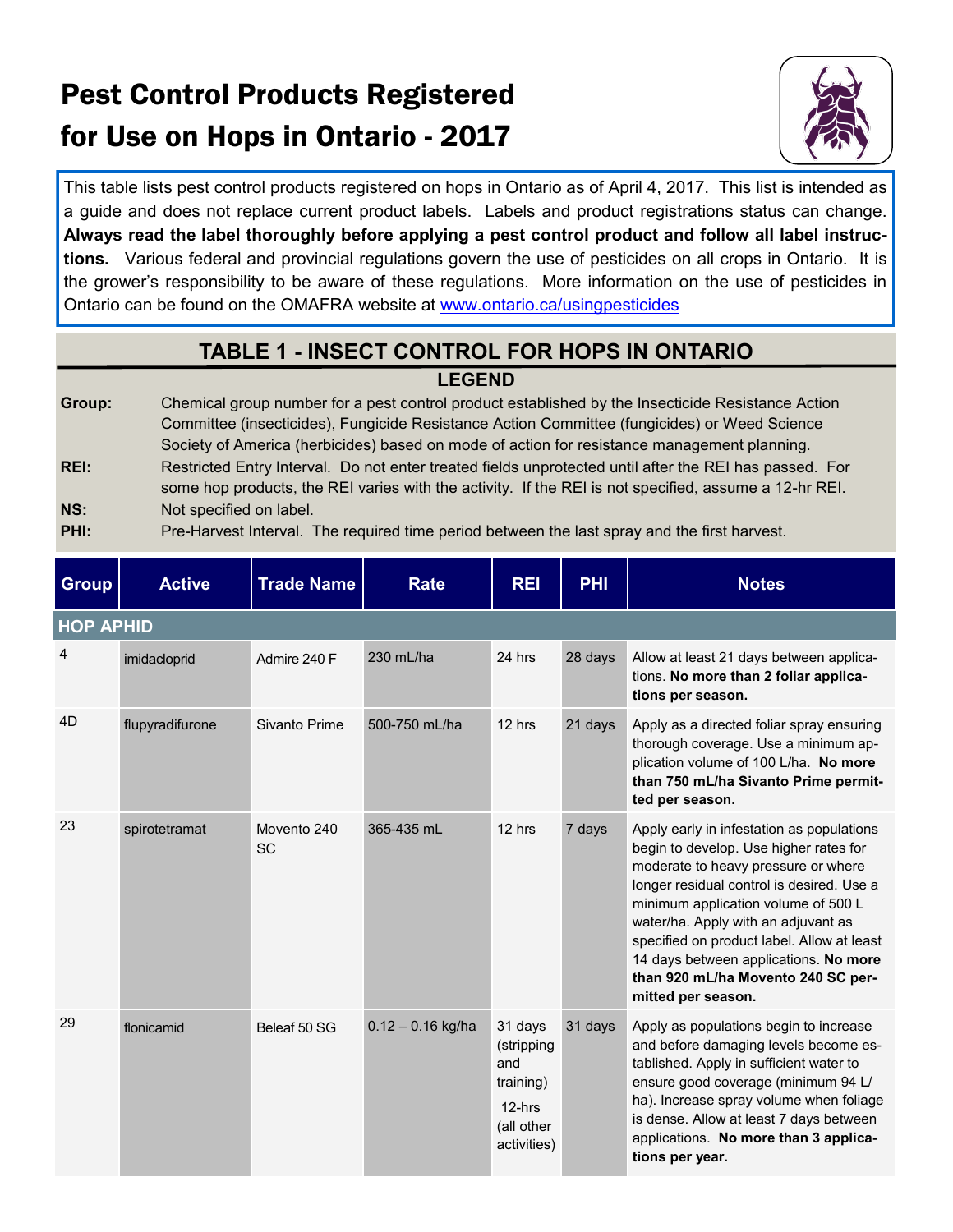### **TABLE 1 continued - INSECT CONTROL FOR HOPS IN ONTARIO**

| <b>Group</b> | <b>Active</b><br>Ingredient       | <b>Trade Name</b>                                     | <b>Rate</b>                                                          | <b>REI</b>                                                                | <b>PHI</b>                                                 | <b>Notes</b>                                                                                                                                                                                                                                                                                                                                                                                                                                                                |
|--------------|-----------------------------------|-------------------------------------------------------|----------------------------------------------------------------------|---------------------------------------------------------------------------|------------------------------------------------------------|-----------------------------------------------------------------------------------------------------------------------------------------------------------------------------------------------------------------------------------------------------------------------------------------------------------------------------------------------------------------------------------------------------------------------------------------------------------------------------|
|              | <b>HOP APHID (continued)</b>      |                                                       |                                                                      |                                                                           |                                                            |                                                                                                                                                                                                                                                                                                                                                                                                                                                                             |
| NC.          | mineral oil                       | Purespray<br>Green Spray Oil<br>13 E                  | 10 L/ha                                                              | 12 hours                                                                  | $N/A -$<br>discon-<br>tinue at<br>burr<br>develop-<br>ment | Feeding deterrant only. Apply in at<br>least 1000 L water/ha (1% solution) to<br>avoid phytotoxicity. Do not take mix with<br>copper. Discontinue use at burr develop-<br>ment. Tolerance has not been deter-<br>mined for all varieties-test a small area<br>of each variety prior to spraying the whole<br>block. Do not apply to crops under mois-<br>ture stress or just prior to or during freez-<br>ing weather. No more than 8 applica-<br>tions permitted per year. |
|              | Potassium salts of<br>fatty acids | Neudosan Com-<br>mercial<br>Opal Insecticidal<br>Soap | Mix 8L product<br>with 400 L water<br>and apply at 700-<br>1900 L/ha | 12 hrs                                                                    | 0 days                                                     | Repeat every 1-2 weeks as needed. Ap-<br>ply to a maximum of 3 consecutive appli-<br>cations to ensure plant injury does not<br>occur. Additional applications may be<br>possible - see label for details                                                                                                                                                                                                                                                                   |
|              |                                   | Kopa Insecticial<br>Soap                              |                                                                      |                                                                           |                                                            |                                                                                                                                                                                                                                                                                                                                                                                                                                                                             |
|              | <b>TWO SPOTTED SPIDER MITE</b>    |                                                       |                                                                      |                                                                           |                                                            |                                                                                                                                                                                                                                                                                                                                                                                                                                                                             |
| 6            | abamectin                         | Agri-Mek SC                                           | 125-250 mL/ha                                                        | 12 hrs                                                                    | 28 days                                                    | For applications at 1/2 trellis growth (1.8-<br>2.5 m), apply 125-250 ml product in at<br>least 400 L water/ha. For applications<br>beyond 1/2 trellis growth, do not use less<br>than 225 mL product/ha in at least 950 L<br>water/ha. Allow at least 21 days between<br>applications. Apply with a non-ionic sur-<br>factant as specified on label. Do not<br>graze treated crop. No more than 2 ap-<br>plications (500 mL/ha) permitted per<br>year.                     |
| 23           | spirodiclofen                     | Envidor 240 SC                                        | 0.75 L/ha                                                            | 2 days<br>(stripping,<br>training)<br>12 hrs<br>(all other                | 21 days                                                    | Thorough coverage required for effective<br>control. Apply in 500-1000 L water/ha.<br>No more than 1 application (0.75 L/ha)<br>permitted per year.                                                                                                                                                                                                                                                                                                                         |
| <b>UN</b>    | bifenazate                        | Acramite 50<br>WS                                     | 851 g/ha                                                             | 5 days<br>(stripping,<br>training)<br>12 hrs<br>(all other<br>activities) | 14 days                                                    | Apply in at least 1000 L/ha. This product<br>is primarily active on motile stages of<br>mites. This product is not systemic -<br>thorough coverage of upper and lower<br>leaf surface is necessary for effective<br>control. No more than 1 application per<br>year.                                                                                                                                                                                                        |
| <b>NC</b>    | mineral oil                       | Purespray<br>Green Spray Oil<br>13 E                  | 10 L/ha                                                              | 12 hrs                                                                    | $N/A -$<br>stop use<br>at burr<br>develop-<br>ment)        | Suppression only. See comments un-<br>der hop aphid                                                                                                                                                                                                                                                                                                                                                                                                                         |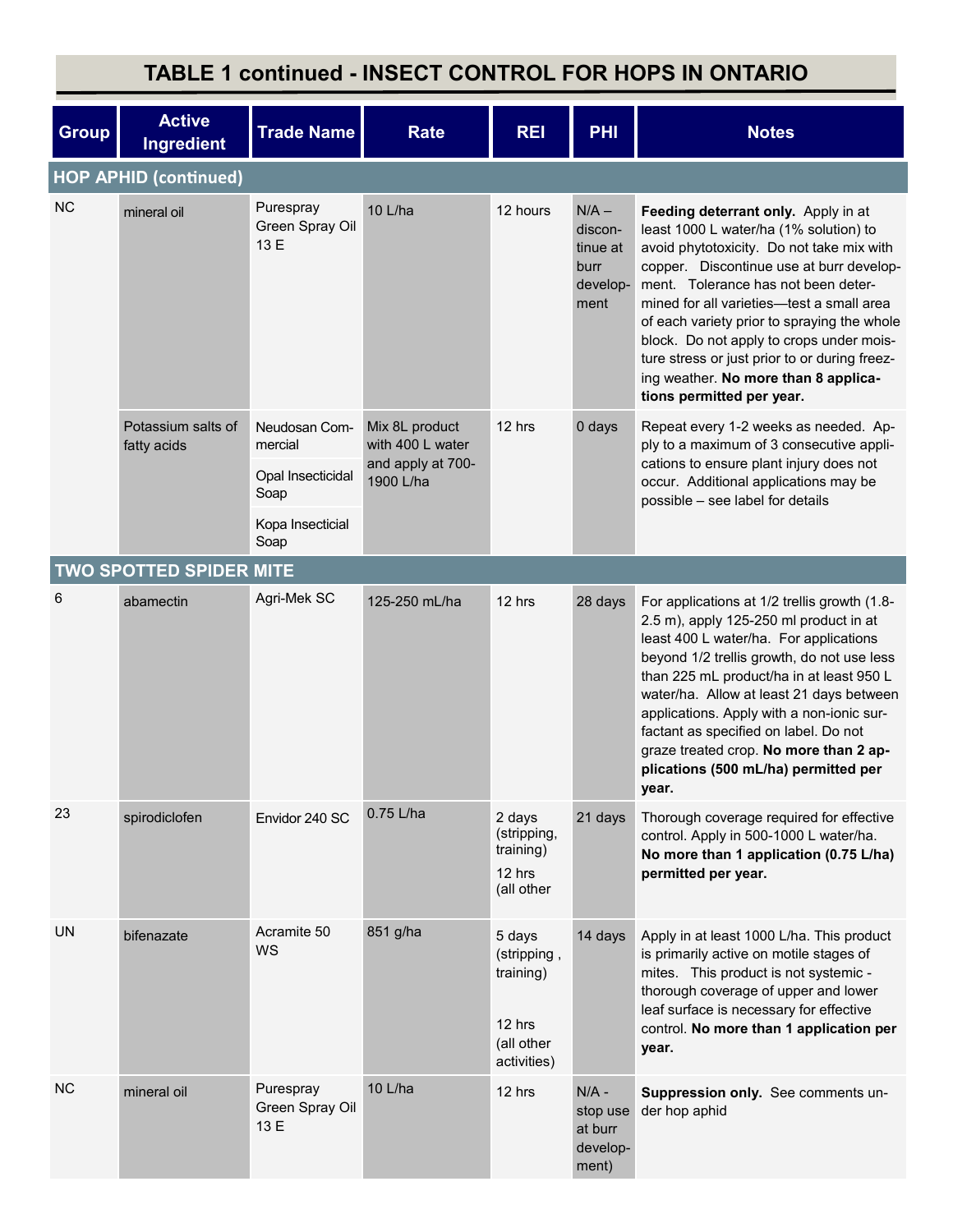### **TABLE 1 continued - INSECT CONTROL FOR HOPS IN ONTARIO**

| <b>Group</b>        | <b>Active</b><br>Ingredient                                   | <b>Trade Name</b>                             | <b>Rate</b>                                                       | <b>REI</b> | PHI    | <b>Notes</b>                                                                                                                                                                       |
|---------------------|---------------------------------------------------------------|-----------------------------------------------|-------------------------------------------------------------------|------------|--------|------------------------------------------------------------------------------------------------------------------------------------------------------------------------------------|
|                     | <b>TWO SPOTTED SPIDER MITE (continued)</b>                    |                                               |                                                                   |            |        |                                                                                                                                                                                    |
| <b>NC</b>           | Potassium salts of<br>fatty acids                             | Neusodan Com-<br>mercial<br>Opal Insecticidal | Mix 8L product with 400 L<br>water and apply at 700-<br>1900 L/ha | 12 hrs     | 0 days | See comments under hop aphid.                                                                                                                                                      |
|                     |                                                               | Soap<br>Kopa Insecticial<br>Soap              |                                                                   |            |        |                                                                                                                                                                                    |
| <b>CATERPILLARS</b> |                                                               |                                               |                                                                   |            |        |                                                                                                                                                                                    |
| 11                  | Bacillus thurin-<br>giensis var kurstaki<br>strain ABTS-351   | Dipel 2X DF                                   | Hop looper 275-550 g/ha<br>Corn borer 560-1120 g/ha               | 12 hrs     | O days | Apply at first sign of infestation<br>when larvae are small. Repeat if<br>necessary at 5-10 day (Bioprotec)<br>or 3-14 day (Dipel) intervals. Apply                                |
|                     | Bacillus thurin-<br>giensis var kurstaki<br>strain EVG 113-19 | <b>Bioprotec CAF</b>                          | Hop looper 1.4-2.8 L/ha<br>Corn borer 2.8-4.0 L/ha                |            |        | Bioprotec in a minimum of 300 L<br>water/ha. For corn borer, no<br>more than 3 applications of Bio-<br>protec per generation (max 6<br><b>Bioprotec applications per</b><br>year). |
| 28                  | chlorantraniliprole                                           | Coragen                                       | Cutworms 250-375 ml/ha<br>Cabbage looper 250 ml/<br>ha            | 12 hrs     | 0 days | Allow at least 7 days between ap-<br>plications. Do not make more<br>than 4 applications per season<br>(maximum 1.25 L/ha/season).                                                 |

#### **TABLE 2 - DISEASE CONTROL FOR HOPS IN ONTARIO**

| <b>Group</b>        | <b>Active</b><br>Ingredient | <b>Trade Name</b>      | Rate              | <b>REI</b> | <b>PHI</b>  | <b>Notes</b>                                                                                                                                                                                                                                                                                                                                                                                                                                                                                                                                                                                                                               |
|---------------------|-----------------------------|------------------------|-------------------|------------|-------------|--------------------------------------------------------------------------------------------------------------------------------------------------------------------------------------------------------------------------------------------------------------------------------------------------------------------------------------------------------------------------------------------------------------------------------------------------------------------------------------------------------------------------------------------------------------------------------------------------------------------------------------------|
| <b>DOWNY MILDEW</b> |                             |                        |                   |            |             |                                                                                                                                                                                                                                                                                                                                                                                                                                                                                                                                                                                                                                            |
| $\overline{4}$      | metalaxy-m and s-<br>isomer | Ridomil Gold<br>480 SL | 570 mL/ha         | 12 hrs     | 135<br>days | Apply in early April as a soil drench at the<br>root site. Apply in 200 L water/ha. No<br>more than 1 application per season.                                                                                                                                                                                                                                                                                                                                                                                                                                                                                                              |
| 21                  | cyazofamid                  | Torrent 400 SC         | $0.15 - 0.2$ L/ha | 12 hrs     | 3 days      | Apply preventatively when disease is first<br>seen or conditions are conducive to disease<br>development. Allow at least 7-14 days be-<br>tween applications. Alternate foliar sprays of<br>Torrent with a fungicide with a different<br>mode of action. Use low rate and long inter-<br>vals for preventative applications or low<br>disease pressure, increasing rate and short-<br>ening intervals as disease pressure increas-<br>es. Apply with a non-ionic or organosilicone<br>surfactant as specified on product label.<br>Apply in at least 935 L water/ha. No more<br>than 6 applications (1.2 L/ha) per crop<br>growing season. |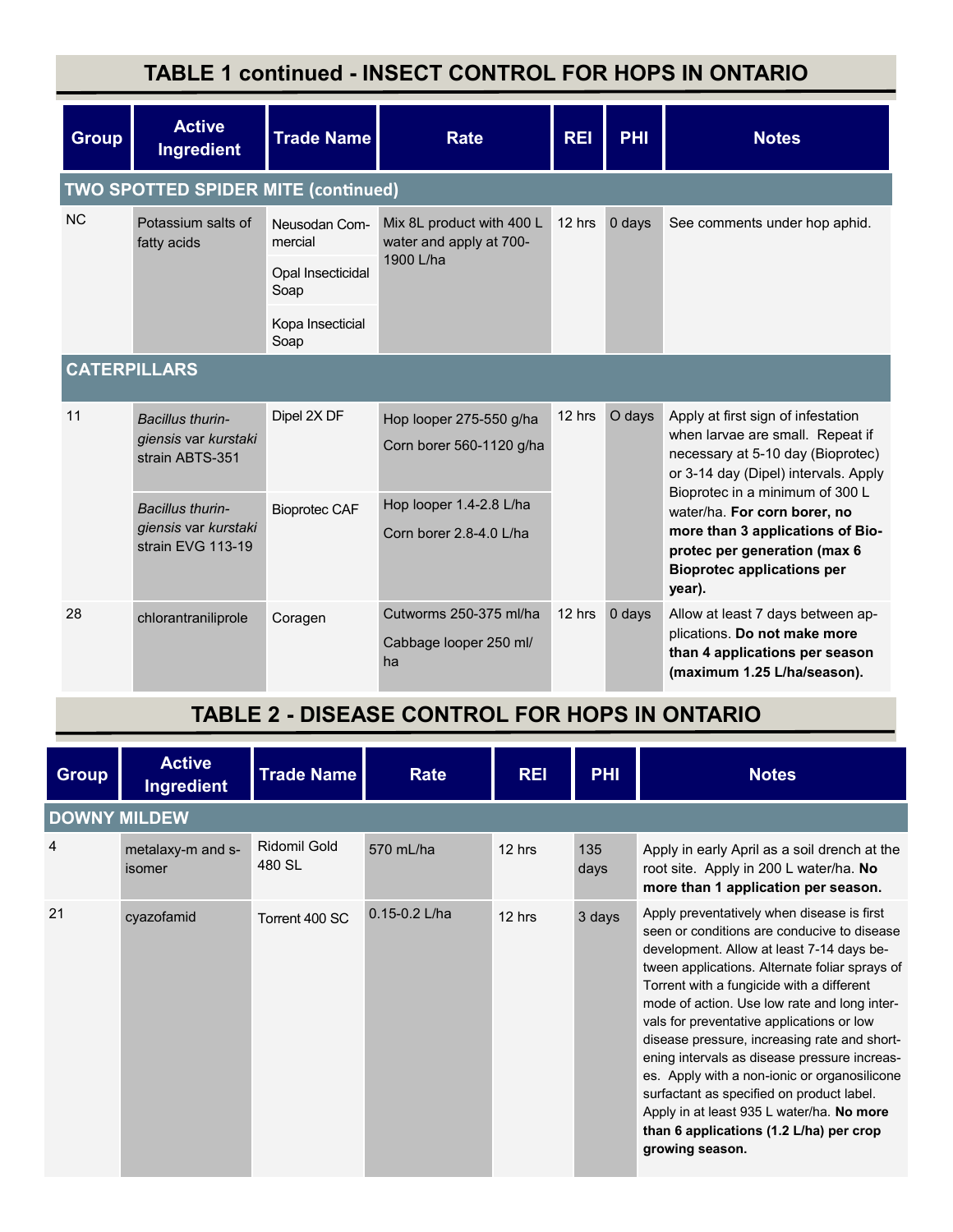### **TABLE 2 continued - DISEASE CONTROL FOR HOPS IN ONTARIO**

| <b>Group</b>   | <b>Active</b><br><b>Ingredient</b>            | <b>Trade Name</b> | <b>Rate</b>                                                         | <b>REI</b>                                                                                           | <b>PHI</b> | <b>Notes</b>                                                                                                                                                                                                                                                                                                                                                                         |
|----------------|-----------------------------------------------|-------------------|---------------------------------------------------------------------|------------------------------------------------------------------------------------------------------|------------|--------------------------------------------------------------------------------------------------------------------------------------------------------------------------------------------------------------------------------------------------------------------------------------------------------------------------------------------------------------------------------------|
|                | <b>DOWNY MILDEW (continued)</b>               |                   |                                                                     |                                                                                                      |            |                                                                                                                                                                                                                                                                                                                                                                                      |
| 40             | dimethomorph                                  | Forum             | 450 mL/ha                                                           | 18 days<br>(hand har-<br>vest, strip-<br>ping, train-<br>ing)<br>12 hrs<br>(all other<br>activities) | 7 days     | Suppression only. Apply preventatively<br>when conditions are favorable to disease<br>development. Acrobat must be tank<br>mixed with a fungicide from another<br>group active against downy mildew. Allow<br>at least10 days between applications. Do<br>not use less than 200 L water/ha. No<br>more than 3 applications per season.                                               |
|                | mandipropamid                                 | Revus             | 600 mL/ha                                                           | 12 hrs                                                                                               | 7 days     | Apply preventatively when conditions are<br>favorable to disease development. Allow<br>at least 7-10 days between appications.<br>Label directions suggest use with a non-<br>ionic adjuvant. Do not make more than 2<br>consecutive applications of Revus before<br>rotating to a fungicide that is not in Group<br>40. No more than 3 applications (1.8 L<br>product) per year.    |
| 40/45          | ametoctradin +<br>dimethomorph                | Zampro            | 0.8-1.0 L/ha                                                        | 18 days<br>(hand har-<br>vest, train-<br>ing, strip-<br>ping)<br>12 hrs<br>(all other<br>activities) | 7 days     | Begin applications prior to disease devel-<br>opment. Allow at least 10 days between<br>applications. Label directions suggest use<br>with an adjuvant Apply in a minimum of<br>200 L water/ha. Do not make more than 2<br>sequential applications of Zampro before<br>rotating to another fungiicide that is not in<br>Group 40 or 45. No more than 3 appli-<br>cations per season. |
| 44             | <b>Bacillus subtilis</b>                      | Serenade Opti     | 3.3 kg/ha                                                           | 12 hrs                                                                                               | O days     | Partial suppression only. Begin applica-<br>tions when conditions are conducive to<br>disease development. Repeat as needed<br>on a 7 to 10 day interval.                                                                                                                                                                                                                            |
| M              | copper sulphate                               | Copper 53W        | 4-5 kg/1000 L                                                       | 48 hrs                                                                                               | 2 days     | Apply when conditions are favorable to<br>disease development. Allow at least 10<br>days between applications. No more<br>than 4 applications per year.                                                                                                                                                                                                                              |
| P <sub>5</sub> | Extract of Rey-<br>noutria sacha-<br>linensis | Regalia Maxx      | $0.25 - 0.50\%$ v/v<br>$(1.875 - 3.75L)$<br>product/750 L<br>water) | when dry                                                                                             | 0 days     | Partial suppression only. Apply preven-<br>tatively when environmental conditions<br>are conducive for disease development.<br>Allow at least 7 days between applica-<br>tions. Adjust spray equipment to achieve<br>thorough coverage as the crop grows.<br>Apply a maximum of 750 L spray solution/<br>ha. No more than 8 applications per<br>season.                              |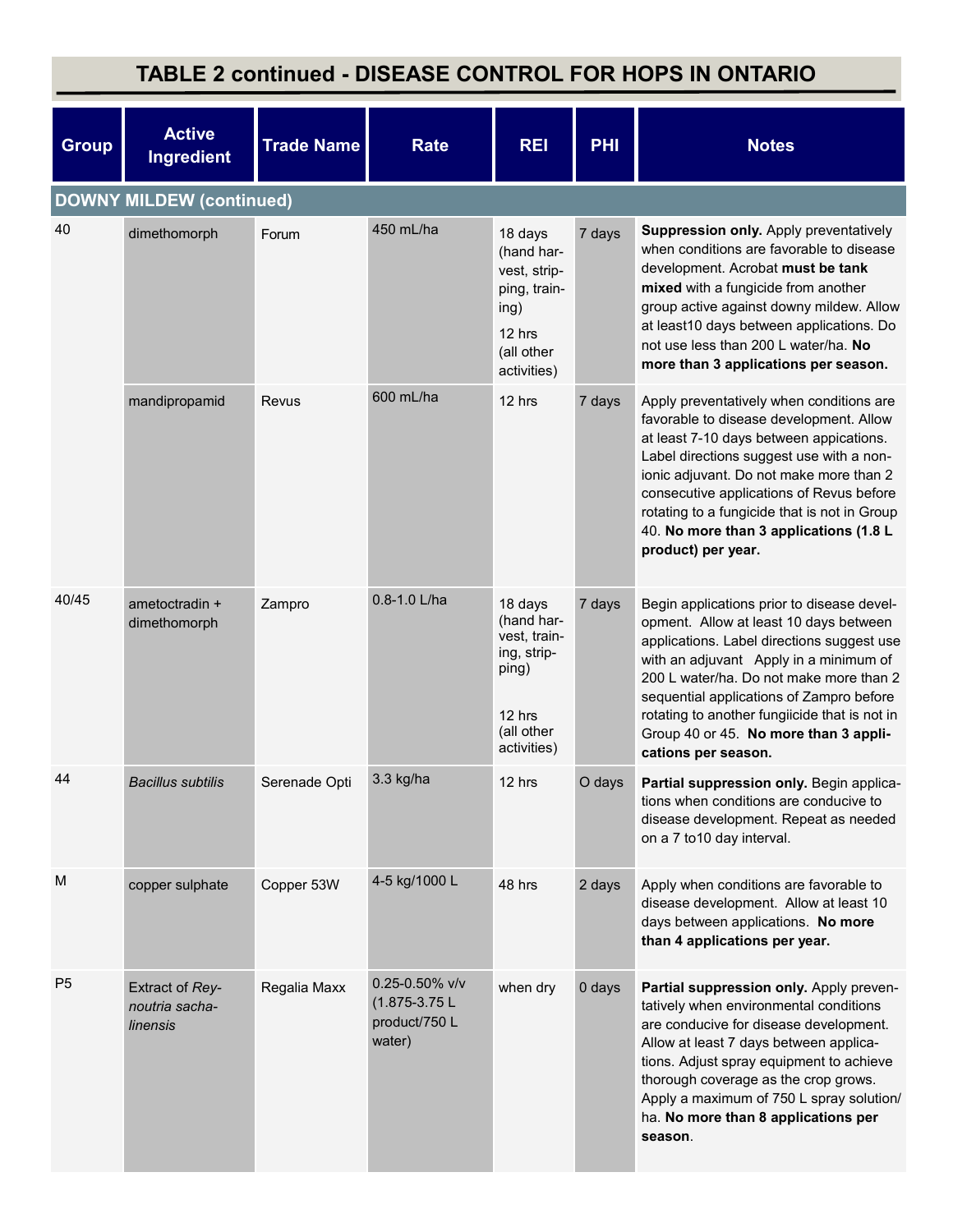### **TABLE 2 continued - DISEASE CONTROL FOR HOPS IN ONTARIO**

| <b>Group</b>          | <b>Active</b><br>Ingredient  | <b>Trade Name</b>                    | Rate                                                  | <b>REI</b>                                                                                                   | <b>PHI</b>                                                 | <b>Notes</b>                                                                                                                                                                                                                                                                                                                                                                                                                                                                                                                                                                              |  |  |  |
|-----------------------|------------------------------|--------------------------------------|-------------------------------------------------------|--------------------------------------------------------------------------------------------------------------|------------------------------------------------------------|-------------------------------------------------------------------------------------------------------------------------------------------------------------------------------------------------------------------------------------------------------------------------------------------------------------------------------------------------------------------------------------------------------------------------------------------------------------------------------------------------------------------------------------------------------------------------------------------|--|--|--|
| <b>POWDERY MILDEW</b> |                              |                                      |                                                       |                                                                                                              |                                                            |                                                                                                                                                                                                                                                                                                                                                                                                                                                                                                                                                                                           |  |  |  |
| 13                    | Quinoxyfen                   | Quintec                              | 300-500 mL/ha                                         | 12 hrs                                                                                                       | 21 days                                                    | Suppression only. Apply preventatively<br>when conditions are favorable to disease<br>development. Allow at least 14 days be-<br>tween applications. No more than 2 ap-<br>plications per year.                                                                                                                                                                                                                                                                                                                                                                                           |  |  |  |
| 7/11                  | boscalid +<br>pyraclostrobin | Pristine WG                          | 0.105 kg/ 100 L<br>dilute spray                       | 8 days<br>(hand set<br><i>irrigation</i> )<br>46 days<br>(harvesting)<br>12 hrs<br>(all other<br>activities) | 46 days                                                    | Also provides suppression of downy<br>mildew. Begin applications prior to dis-<br>ease development. Allow at least 10-14<br>days between applications. Use 234 to<br>468 L dilute spray/ha (0.25-0.,49 kg/ha)<br>prior to trellising and 935-1524 L dilute<br>spray/ha (0.98-1.6 kg/ha) after. Do not<br>pply more than 1524 L dilute spray/ha.<br>No more than 3 applications per sea-<br>son                                                                                                                                                                                            |  |  |  |
| U8                    | metrafenone                  | Vivando SC                           | $0.750 - 1.12$ L/ha                                   | 12 hrs                                                                                                       | 14 days                                                    | Suppression only. Begin applications<br>prior to onset of disease. Allow at least<br>14 days between applications. When<br>plant growth is rapid, ensure new growth<br>is adequately protected. A non-ionic sur-<br>factant may improve perforamcne. No<br>more than 2 applications or 2.24 L<br>product/ha per season.                                                                                                                                                                                                                                                                   |  |  |  |
| <b>NC</b>             | canola oil                   | Vegol Crop Oil                       | Mix 1 L concen-<br>trate/ 50 L water<br>(2% solution) | 12 hrs                                                                                                       | Discon-<br>tinue at<br>burr<br>devel-<br>opment            | Suppression only. Apply at a spray<br>volume of 700-1900 L/ha. Begin applica-<br>tions when disease first appears and con-<br>tinue on a 7-14 day interval as needed.<br>To protect new growth, spray at early leaf<br>stages. Discontinue use at burr develop-<br>ment. Do not apply when temperatures<br>are above 32°C, just prior to/during freez-<br>ing or when plants are wet due to melting<br>frost or heavy dews. Do not use in com-<br>bination with or closely following copper,<br>as phytotoxicity may result. No more<br>than 4 summer applications permitted<br>per year. |  |  |  |
|                       | mineral oil                  | Purespray<br>Green Spray Oil<br>13 E | 10 L/ha                                               | 12 hrs                                                                                                       | $N/A -$<br>discon-<br>tinue at<br>burr<br>devel-<br>opment | Suppression only. Apply in at least<br>1000 L water/ha (1% solution) to avoid<br>phytotoxicity. Do not take mix with cop-<br>per. Discontinue use at burr develop-<br>ment. Tolerance has not been deter-<br>mined for all varieties-test a small area<br>of each variety prior to spraying the whole<br>block. Do not apply to crops under mois-<br>ture stress or just prior to or during freez-<br>ing weather. No more than 8 applica-<br>tions permitted per year.                                                                                                                   |  |  |  |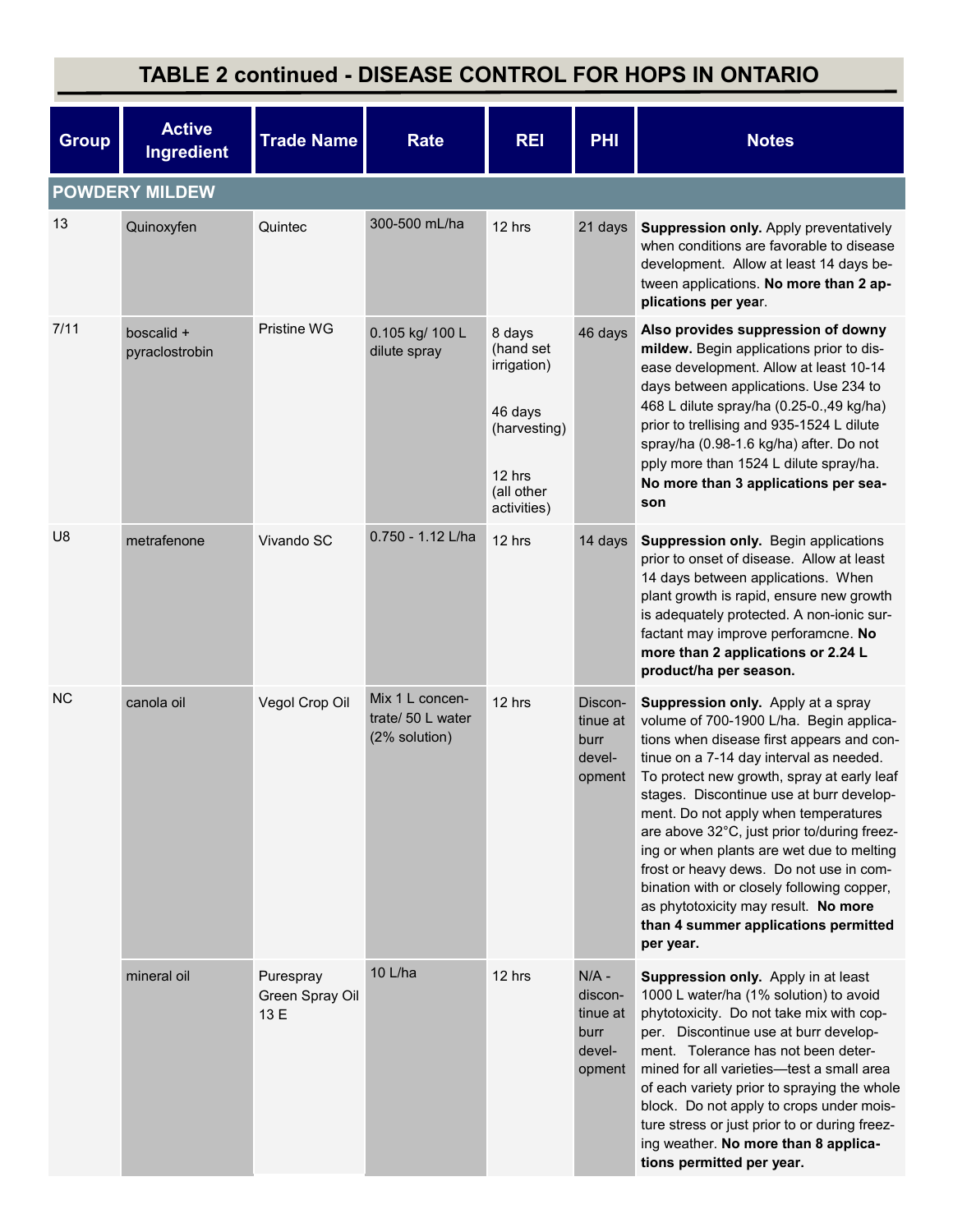### **TABLE 2 continued - DISEASE CONTROL FOR HOPS IN ONTARIO**

| <b>Group</b>      | <b>Active</b><br><b>Ingredient</b> | <b>Trade Name</b> | <b>Rate</b>                                        | <b>REI</b>                                             | <b>PHI</b>                                                                                                                                                                                                                                                          | <b>Notes</b>                                                                                                                                                                                                                                                                                                                                                                             |
|-------------------|------------------------------------|-------------------|----------------------------------------------------|--------------------------------------------------------|---------------------------------------------------------------------------------------------------------------------------------------------------------------------------------------------------------------------------------------------------------------------|------------------------------------------------------------------------------------------------------------------------------------------------------------------------------------------------------------------------------------------------------------------------------------------------------------------------------------------------------------------------------------------|
|                   | <b>POWDERY MILDEW</b>              |                   |                                                    |                                                        |                                                                                                                                                                                                                                                                     |                                                                                                                                                                                                                                                                                                                                                                                          |
| <b>NC</b>         | potassium bicar-<br>bonate         | MilStop           | 2.8-5.6 kg/ha<br>4 hrs                             | 0 days<br>application interval during periods of rainy | Suppression only. Begin application at<br>the first sign of disease. Repeat at 7-14<br>day intervals until conditions are no long-<br>er favorable for disease development.<br>Use the high rate for conditions of high to<br>moderate disease pressure and shorten |                                                                                                                                                                                                                                                                                                                                                                                          |
|                   |                                    | Sirocco           |                                                    |                                                        |                                                                                                                                                                                                                                                                     | weather or high relative humidity. Apply in<br>500-1000 L water/ha. No more than 10<br>aplications per season.                                                                                                                                                                                                                                                                           |
| <b>CROWN GALL</b> |                                    |                   |                                                    |                                                        |                                                                                                                                                                                                                                                                     |                                                                                                                                                                                                                                                                                                                                                                                          |
| ns                | Agrobacterium<br>radiobacter       | Dygall            | Nursery product<br>only - see label<br>for details | 12 hrs                                                 | n/s                                                                                                                                                                                                                                                                 | For use only on nursery plants, by<br>trained nursery personnel.                                                                                                                                                                                                                                                                                                                         |
|                   | <b>FUSARIUM CANKER</b>             |                   |                                                    |                                                        |                                                                                                                                                                                                                                                                     |                                                                                                                                                                                                                                                                                                                                                                                          |
| <b>NC</b>         | Trichoderma harzi-<br>anum         | RootShield WP     | 3-4 kg/ha                                          | 12 hrs                                                 | $\mathbf 0$                                                                                                                                                                                                                                                         | Suppression only of root rots caused<br>by Fusarium, as well as Pythium and<br>Rhizoctonia. Suspend in at least 1000 L<br>water and apply to soil surface immedi-<br>ately around plants. Use higher rates<br>when conditions favour disease. Irriga-<br>tion or rainfall of at least 5 mm should<br>occur within 24 hours of application to<br>move active ingredient to the root zone. |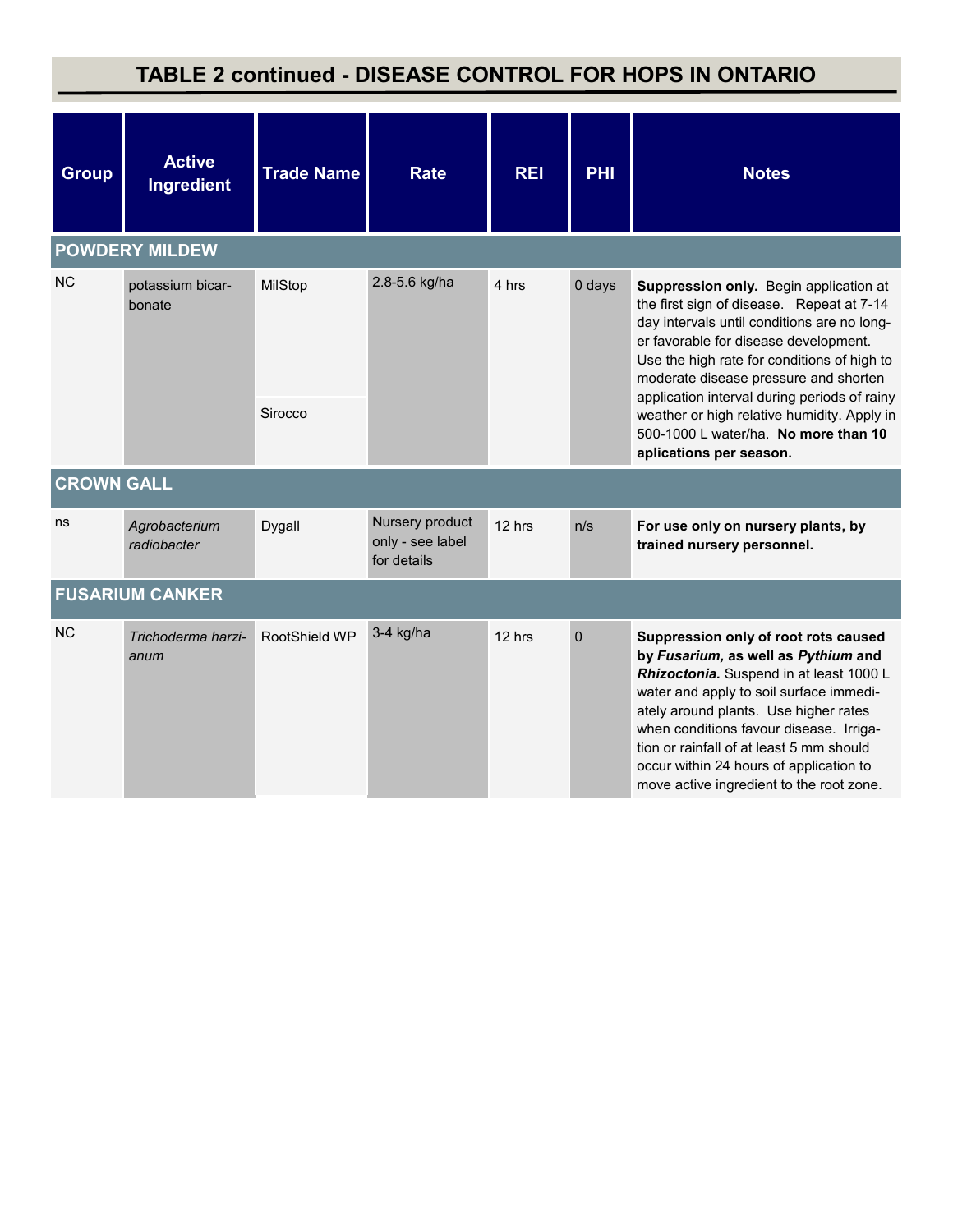### **TABLE 3 - WEED CONTROL FOR HOPS IN ONTARIO**

| <b>Group</b> | <b>Active</b><br>Ingredient     | <b>Trade Name</b> | <b>Rate</b>                                                                                    | <b>REI</b> | <b>PHI</b>  | <b>Notes</b>                                                                                                                                                                                                                                                                                                                                                                                                                                                                                                                                    |
|--------------|---------------------------------|-------------------|------------------------------------------------------------------------------------------------|------------|-------------|-------------------------------------------------------------------------------------------------------------------------------------------------------------------------------------------------------------------------------------------------------------------------------------------------------------------------------------------------------------------------------------------------------------------------------------------------------------------------------------------------------------------------------------------------|
|              | <b>ANNUAL GRASSES</b>           |                   |                                                                                                |            |             |                                                                                                                                                                                                                                                                                                                                                                                                                                                                                                                                                 |
| $\mathbf 1$  | clethodim                       | Select            | 0.19-0.38 L/ha                                                                                 | 12 hrs     | 21 days     | For post emergence control of grassy<br>weeds - see product label for specific<br>weeds and rates. Apply with Amigo adju-<br>vant as specified on product label. Apply<br>in a minimum of 110 L water/ha using<br>ground equipment. Apply when annual                                                                                                                                                                                                                                                                                           |
|              |                                 | Centurion         |                                                                                                |            |             | grasses and cereals are in the 2 to 6-leaf<br>stage. Control is most effective when<br>applied while grasses are small and ac-<br>tively growing and will be less effective<br>when plants are stressed due to inade-<br>quate or excess moisture, low tempera-<br>ture or very low relative humidity. No                                                                                                                                                                                                                                       |
|              | sethoxydim                      | Poast Ultra       | 1.1 L/ha                                                                                       | 12 hrs     | 180<br>days | For post emergence control of annual<br>grasses and quackgrass. Merge Adjuvant<br>must be applied to all applications of<br>Poast Ultra. For more details on applica-<br>tion, refer to product label or OMAFRA<br>Publication 75, Guide to Weed Control.                                                                                                                                                                                                                                                                                       |
|              | <b>BROADLEAF WEEDS, SUCKERS</b> |                   |                                                                                                |            |             |                                                                                                                                                                                                                                                                                                                                                                                                                                                                                                                                                 |
| 14           | carfentrazone-ethyl Aim EC      |                   | 150 ml/ha (sucker 12 hrs<br>management)<br>36.5 - 117 mL/ha<br>(post-emergent<br>weed control) |            | 7 days      | For management of sucker growth, apply<br>as a directed spray to basal portion<br>(approximately lower 45 cm) of plant and<br>to sucker mat extending away from plant<br>to approximately 45-60 cm into row. Ap-<br>ply in at least 200 L/ha spray solution<br>using boom type ground application<br>equipment. For postemergent control of<br>broadleaf weeds within and between<br>rows, apply with shileded sprayer and<br>refer to product label for rates and weeds<br>controlled. Apply with an aduvant as<br>specified on product label. |
|              |                                 |                   |                                                                                                |            |             | Do not apply until trained bines have suf-<br>ficient barking to avoid stem damage and<br>are high enough that there is no contact<br>with apical bud. Do not allow upward drift<br>of spray solution or contact with new<br>growth. Do not apply AIM using airblast or<br>air assisted sprayers or through an irriga-<br>tion system. No more than 2 applica-<br>tions/year, at least 14 days apart, for<br>sucker management and no more than<br>1 application/year for weed control.                                                         |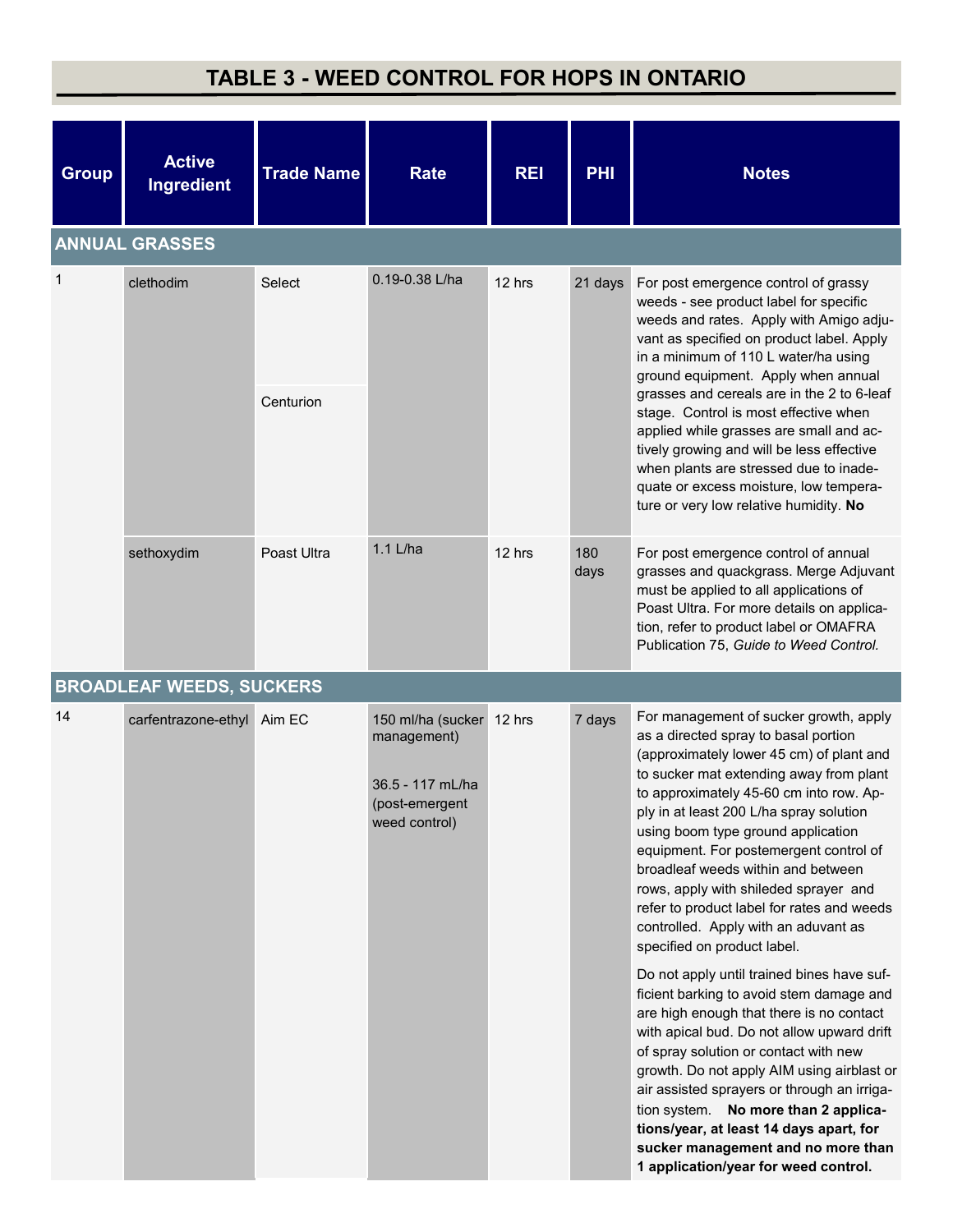#### **TABLE 4 - POTENTIAL ORGANIC PRODUCTS FOR HOPS IN ONTARIO**

Products listed in this table are **potentially** acceptable for organic production. However, they may not be accepted by all certification bodies. Always check with your organic certification body before applying any product. For rates and other application instructions, refer to the entry for each product in Tables 1 to 3.

| <b>Product</b>                      | <b>Active</b><br>Ingredient    | <b>Labelled Pests</b>           |  |  |
|-------------------------------------|--------------------------------|---------------------------------|--|--|
| <b>INSECTICIDES</b>                 |                                |                                 |  |  |
| <b>Bacillus thuringiensis</b>       | Dipel 2X DF                    | Hop looper, European corn borer |  |  |
|                                     | <b>Bioprotec CAF</b>           |                                 |  |  |
| mineral oil                         | Purespray Green Spray Oil 13 E | Aphids, spider mites            |  |  |
| potassium salts of fatty<br>acids   | Kopa Insecticidal Soap         | Aphids, spider mites            |  |  |
|                                     | Opal Insecticidal Soap         |                                 |  |  |
|                                     | Neusodan Commercial            |                                 |  |  |
| <b>FUNGICIDES</b>                   |                                |                                 |  |  |
| copper sulphate                     | Copper 53 W                    | Downy mildew                    |  |  |
| <b>Bacillus subtilis</b>            | Serenade Opti                  | Downy mildew                    |  |  |
| mineral oil                         | Purespray Green Spray Oil 13 E | Powdery mildew                  |  |  |
| potassium bicarbonate               | MilStop                        | Powdery mildew                  |  |  |
|                                     | Sirocco                        |                                 |  |  |
| Reynoutria sachalinensis<br>extract | Regalia Maxx                   | Downy mildew                    |  |  |
| Trichoderma harzianum               | RootShield WP                  | Downy mildew                    |  |  |
| canola oil                          | Vegol Crop Oil                 | Powdery mildew                  |  |  |
| <b>HERBICIDES</b>                   |                                |                                 |  |  |

None currently registered on hops.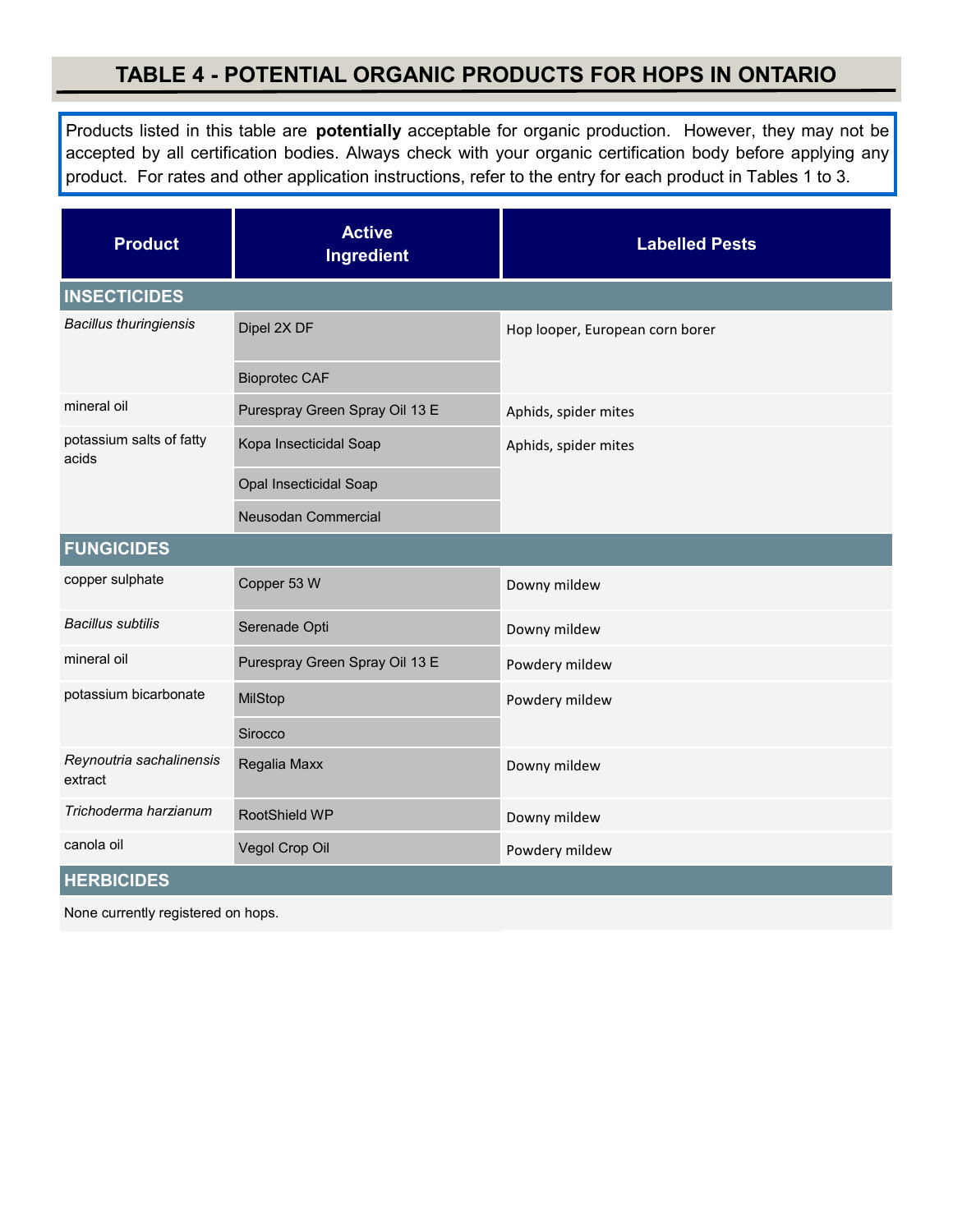#### **APPENDIX A - Registrants and Ontario Classification for Hops Pesticides**

This information is provided as a guideline only. Consult each product label before use for most up-to-date information. Pesticide labels are also available at the Pest Management Regulatory Agency (PMRA) website at [www.pmra](http://www.pmra-arla.gc.ca)-arla.gc.ca. Click on "Search Pesticide Labels." **Users of Ontario Class 2 and 3 pesticides must be certified by the Grower Pesticide Safety Course.**

| Registration No. <sup>1</sup> | <b>Trade Name</b>         | Active Ingredient                                                       | <b>Guaranteed Active</b>                     | Ontario Class <sup>2</sup> | Registrant or Agent's<br>Code <sup>3</sup> |
|-------------------------------|---------------------------|-------------------------------------------------------------------------|----------------------------------------------|----------------------------|--------------------------------------------|
| 27925                         | Acramite 50 WS            | bifenazate                                                              | 50%                                          |                            | <b>AVV</b>                                 |
| 24094                         | Admire 240                | imidacloprid                                                            | 240 g/L                                      | 4                          | <b>BCZ</b>                                 |
| 31607                         | Agri-mek SC               | abamectin                                                               | 84 g/L                                       | З                          | SYZ                                        |
| 28573                         | Aim EC                    | carfentrazone-ethyl                                                     | 240 g/L                                      | IЗ                         | <b>FMC/NUA</b>                             |
| 29796                         | Beleaf 50SG               | flonicamid                                                              | 50%                                          | 4                          | <b>ISK/UAG</b>                             |
| 26854                         | <b>Bioprotec CAF</b>      | <b>Bacillus thuringiensis</b><br>var kurstaki strain<br>EVG113-19       | 11,400 Cabbage<br>Looper Units/mg<br>product | IЗ                         | AEF                                        |
| 9934                          | Copper 53W                | copper sulphate                                                         | 53.4%                                        | 3                          | LVP/UAG                                    |
| 28982                         | Coragen                   | chlorantraniliprole                                                     | 200 g/L                                      | 12                         | <b>DUQ</b>                                 |
| 27598                         | Centurion                 | clethodim                                                               | 240 g/L                                      | IЗ                         | <b>BCZ</b>                                 |
| 26508                         | DiPel 2X DF               | <b>Bacillus thuringiensis</b><br>var kurstaki strain<br><b>ABTS-351</b> | 57%                                          |                            | VAA/VAJ                                    |
| 21106                         | Dygall                    | Agrobacterium radio-<br>bacter strain K84                               | $5 \times 10^9$ colony form-<br>ing units/g  |                            | <b>MOR</b>                                 |
| 28051                         | Envidor                   | spirodiclofen                                                           | 240 g/L                                      | 4                          | <b>BCZ</b>                                 |
| 32026                         | Forum Fungicide           | dimethomorph                                                            | 500 g/L                                      | IЗ                         | <b>BAZ</b>                                 |
| 31433                         | Kopa Insecticidal<br>Soap | potassium salts of fatty<br>acids                                       | 47%                                          | 4                          | <b>WNG/NEU/PRI</b>                         |
| 28095                         | MilStop Foliar            | potassium bicarbonate                                                   | 85%                                          | 4                          | BWI                                        |
| 28953                         | Movento 240 SC            | spirotetramat                                                           | 240 g/L                                      |                            | <b>BCZ</b>                                 |
| 27886                         | Neudosan Commer-<br>cial  | potassium salts of fatty<br>acids                                       | 47%                                          | 4                          | <b>WNG/NEU</b>                             |
| 28146                         | Opal Insecticidal<br>Soap | potassium salts of fatty<br>acids                                       | 47%                                          | 4                          | <b>OMA</b>                                 |
| 24835                         | Poast Ultra               | sethoxydim                                                              | 450 g/L                                      | 4                          | <b>BAZ</b>                                 |
| 27985                         | Pristine WG               | boscalid<br>pyraclostrobin                                              | 25.2%<br>12.8%                               |                            | <b>BAZ</b>                                 |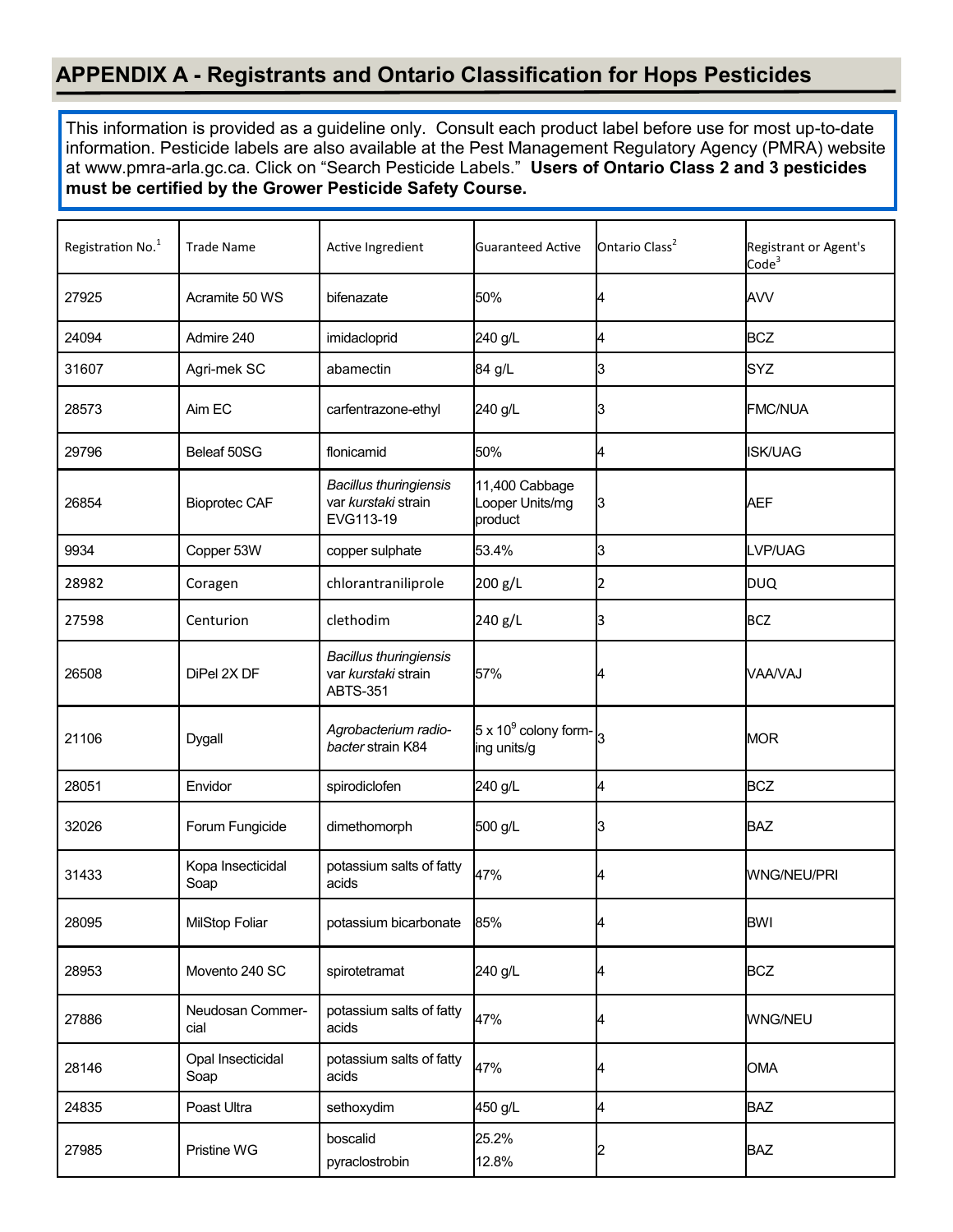#### **APPENDIX A (cont) - Registrants and Ontario Classification for Hops Pesticides**

This information is provided as a guideline only. Consult each product label before use for most up-to-date information. Pesticide labels are also available at the Pest Management Regulatory Agency (PMRA) website at [www.pmra](http://www.pmra-arla.gc.ca)-arla.gc.ca. Click on "Search Pesticide Labels." **Users of Ontario Class 2 and 3 pesticides must be certified by the Grower Pesticide Safety Course.**

| Registration No. <sup>1</sup> | <b>Trade Name</b>                 | Active Ingredient                     | <b>Guaranteed Active</b>    | Ontario Class <sup>2</sup> | Registrant or Agent's<br>Code <sup>3</sup> |
|-------------------------------|-----------------------------------|---------------------------------------|-----------------------------|----------------------------|--------------------------------------------|
| 27666                         | Purespray Green<br>Spray Oil 13 E | mineral oil                           | 99%                         |                            | PCU                                        |
| 29755                         | Quintec                           | quinoxyfen                            | 250 g/L                     | 13                         | <b>DWE</b>                                 |
| 30199                         | Regalia Maxx                      | Reynoutria sacha-<br>linensis extract | 20%                         | B                          | <b>MBI</b>                                 |
| 29074                         | Revus                             | mandipropamid                         | 23.3%                       | IЗ                         | <b>SYZ</b>                                 |
| 28474                         | Ridomil Gold 480<br><b>SL</b>     | metalaxyl-m and s-<br>isomer          | 480 g/L                     | 13                         | SYZ                                        |
| 29890                         | RootShield WP                     | Trhichoderma harzi-<br>anum           | $1 \times 10^7$ CFU/g       | B                          | <b>BWI</b>                                 |
| 22625                         | Select                            | Clethodim                             | 240 g/L                     | B                          | AVV                                        |
| 31666                         | Serenade Opti                     | <b>Bacillus subtilis</b>              | $1.31 \times 10^{10}$ CFU/g | B                          | <b>BCZ</b>                                 |
| 31091                         | Sirocco                           | potassium bicarbonate                 | 85%                         | 4                          | <b>AEF</b>                                 |
| 31452                         | Sivanto Prime                     | flupyradifurone                       | 200 g/L                     | IЗ                         | <b>BCZ</b>                                 |
| 30392                         | Torrent 400SC                     | cyazofamid                            | 34.5%                       | 4                          | <b>ISK/ENG</b>                             |
| 32408                         | Vegol Crop Oil                    | canola oil                            | 96%                         | 4                          | <b>NEU</b>                                 |
| 29765                         | Vivando SC                        | metrafenone                           | 300 g/L                     | 12                         | <b>BAZ</b>                                 |
| 30321                         | Zampro                            | ametoctradin<br>dimethomorph          | 300 g/L<br>225 g/L          | ß                          | <b>BAZ</b>                                 |

 $1$  See the pesticide label to confirm the current product registration number (PCP#).

<sup>3</sup> See Appendix D, *Pest Control Companies and Agents* for registrant or agent information.

 $^2$  The Ontario Pesticides Advisory Committeee (OPAC) is responsible for reviewing and recommending to the MOE the classification of pesticide products before they can be sold or used in Ontario. Users of Class 2 and 3 products must be certified through the Grower Pesticide Safety Course. Class 3 = Restricted or commercial use only; moderately hazardous and/or moderately persistent

Class 4 = Restricted or commercial use only; less or least hazard and/or low persistence